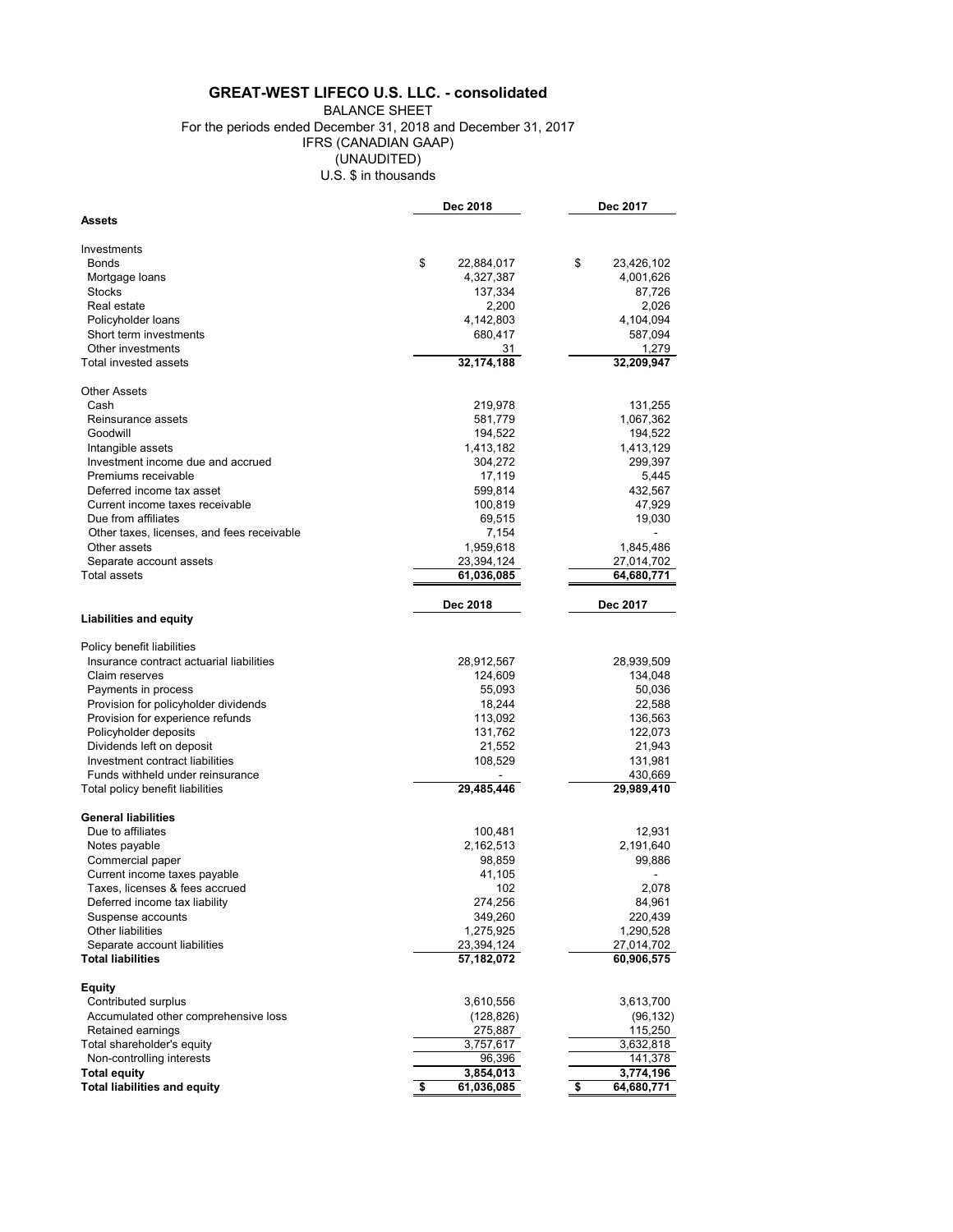### U.S. \$ in thousands STATEMENTS OF INCOME For the years ended December 31, 2018 and December 31, 2017 IFRS (CANADIAN GAAP) (UNAUDITED)

|                                              | <b>Dec 2018</b> | <b>Dec 2017</b> |
|----------------------------------------------|-----------------|-----------------|
| <b>Revenues</b>                              |                 |                 |
| Premium revenue                              | \$<br>2,822,870 | \$<br>3,031,388 |
| Fee income                                   | 2,017,197       | 1,901,145       |
| Regular net investment income                | 1,352,754       | 1,265,074       |
| Changes in fair value                        | (684, 321)      | 233,629         |
| <b>Total net investment income</b>           | 668,433         | 1,498,704       |
| Realized gains on investments                | (4,878)         | 49,895          |
| <b>Total revenues</b>                        | 5,503,621       | 6,481,132       |
| <b>Benefits and expenses</b>                 |                 |                 |
| Death benefits                               | 319,107         | 259,307         |
| Accident, disability and health benefits     | 39,044          | 41,256          |
| Annuity payments                             | 157,104         | 166,812         |
| Maturity and surrender benefits              | 2,336,881       | 2,041,199       |
| Interest paid to policyholders               | 3,051           | 3,073           |
| Increase (decrease) in policy reserves       | (44, 853)       | 1,287,972       |
| Policyholder dividends or refunds            | 146,821         | 178,322         |
| Total paid or credited to policyholders      | 2,957,155       | 3,977,940       |
| Commissions                                  | 414,267         | 253,268         |
| Operating and administrative expenses        | 1,678,220       | 1,756,446       |
| Amortization of finite intangibles           | 69,507          | 49,332          |
| Premium and other taxes                      | 30,097          | 34,541          |
| Interest expense                             | 72,341          | 167,159         |
| Restructuring charges                        | 307             | 13,105          |
| Loss on assets held for sale                 |                 | 159,191         |
| <b>Total benefits and expenses</b>           | 5,221,894       | 6,410,982       |
| Net operating income before taxes            | 281,727         | 70,149          |
| Income tax Benefit/Expense                   | 56,273          | 105,644         |
| Net income, before non-controlling interests | 225,454         | (35, 495)       |
| Non-controlling interests                    | 259             | (8, 728)        |
| Net income/loss - shareholder's              | 225,196<br>\$   | \$<br>(26, 767) |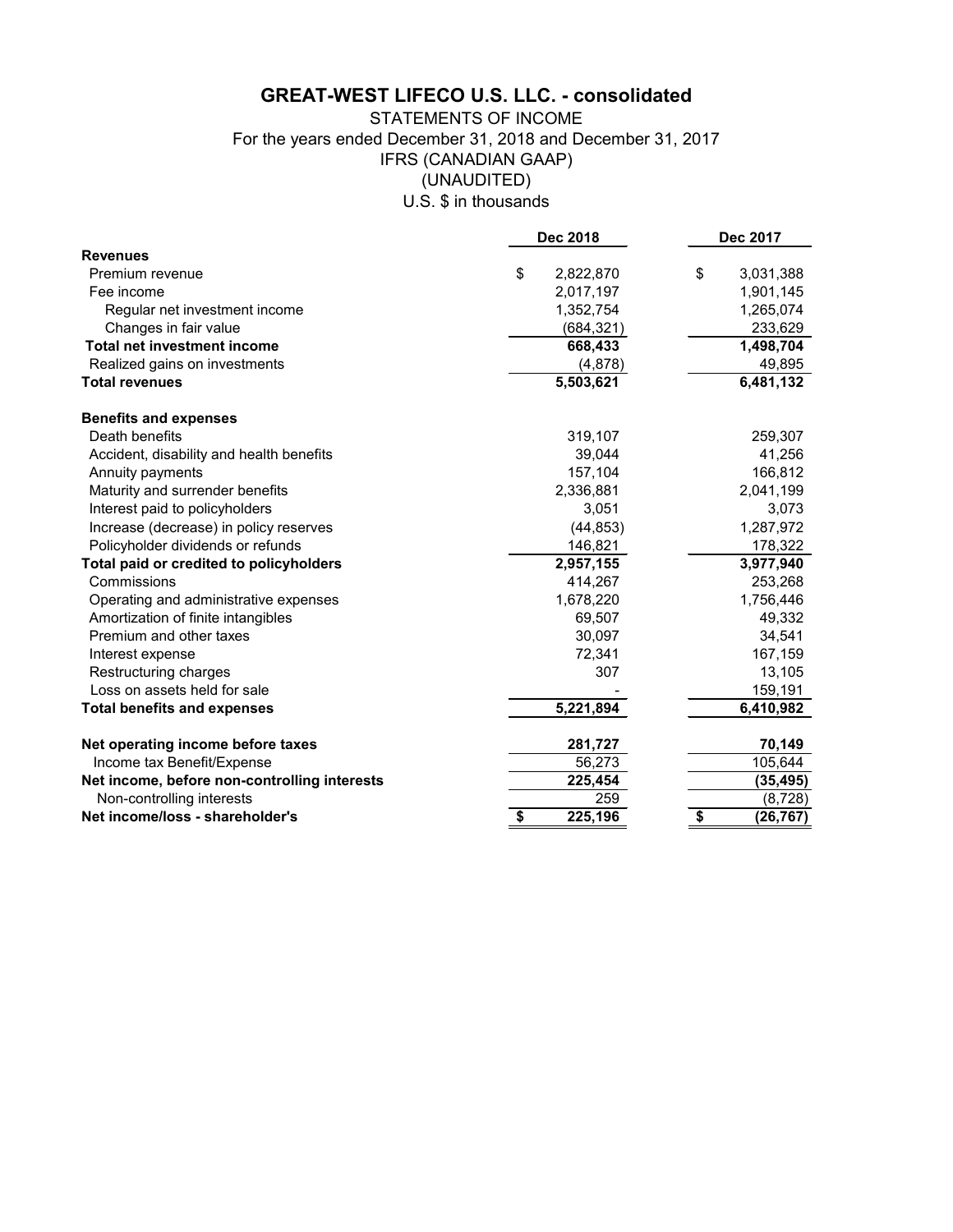I certify that the attached financial statements of Great-West Lifeco U.S. LLC, as of December 31, 2018, are true and correct as of their date, and there has been no material change in the financial statements to the date of this certification.

Name: Andra/S. Bolotin Title: Executive Vice President and Chief Financial Officer<br>Date: August  $\frac{1}{6}$ , 2021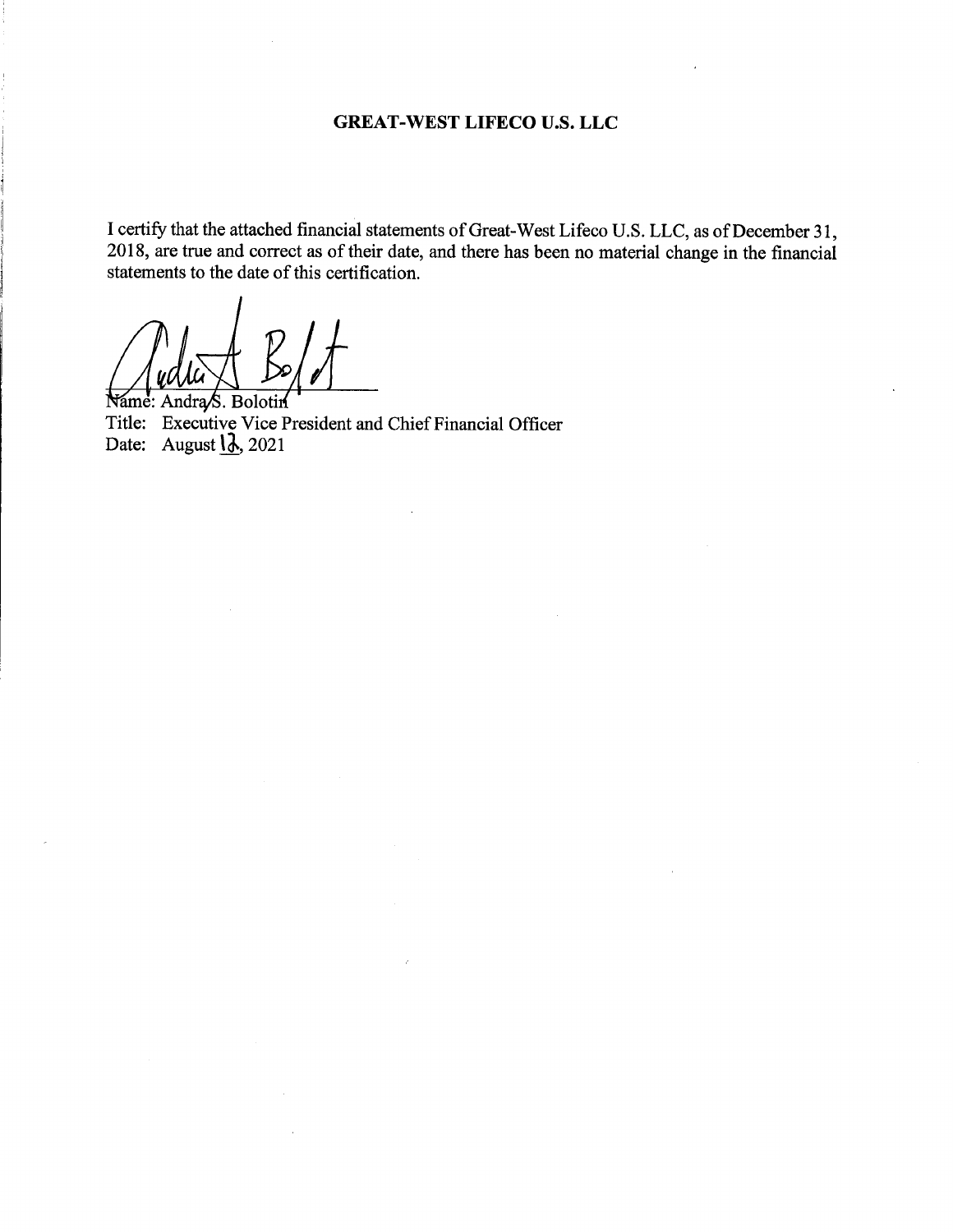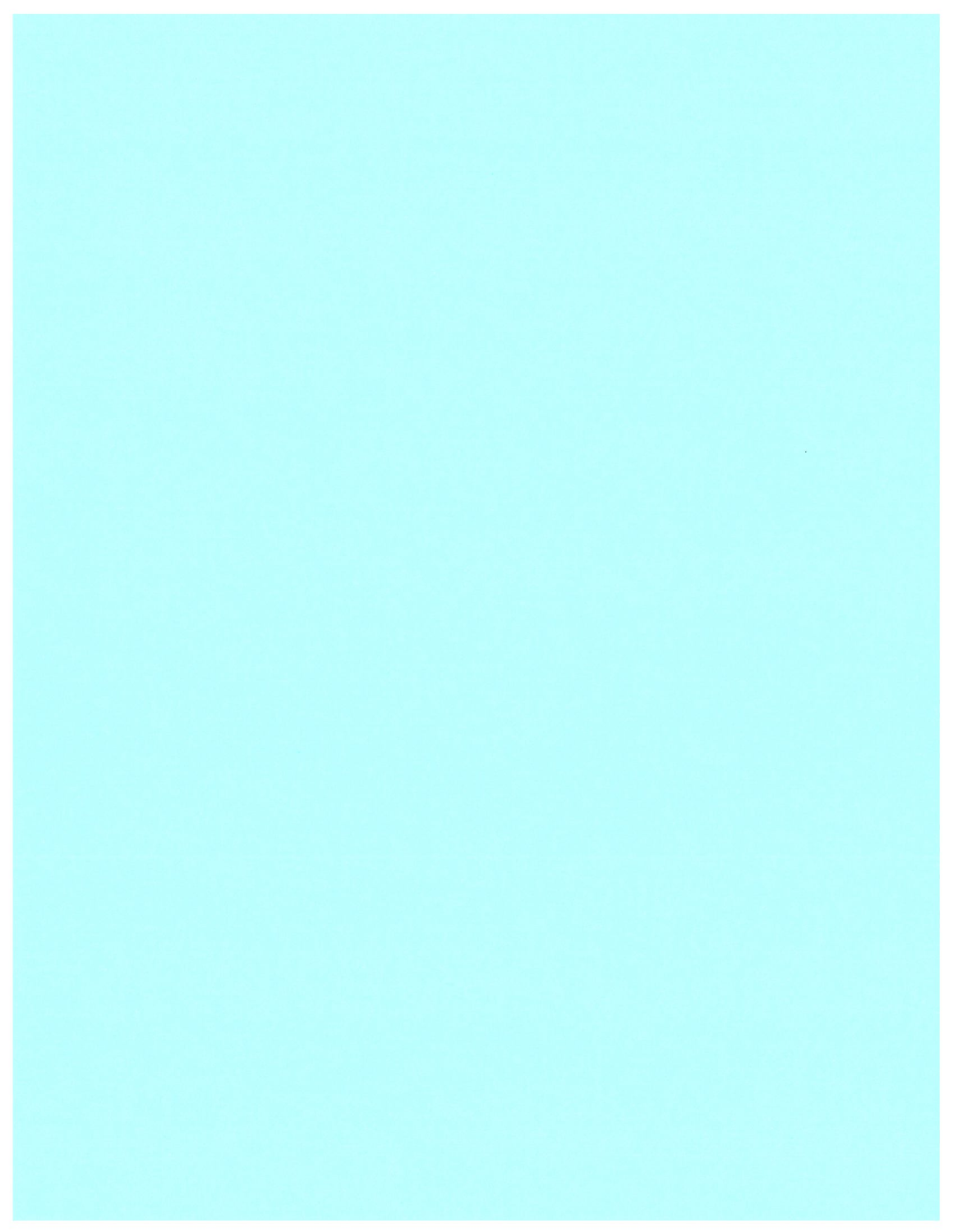|                                                  | <b>Dec 2019</b>     | <b>Dec 2018</b>     |
|--------------------------------------------------|---------------------|---------------------|
| <b>Assets</b>                                    |                     |                     |
| Investments                                      |                     |                     |
| <b>Bonds</b>                                     | \$<br>15,177,899    | \$<br>22,884,017    |
| Mortgage loans                                   | 2,732,257           | 4,327,387           |
| <b>Stocks</b>                                    | 230,954             | 137,334             |
| Investment in subsidiaries stock                 | 244                 |                     |
| Real estate                                      | 2,200               | 2,200               |
| Policyholder loans                               | 4,014,253           | 4,142,803           |
| Short term investments                           | 812,664             | 680,417             |
| Other investments                                |                     | 31                  |
| Total invested assets                            | 22,970,471          | 32,174,188          |
| <b>Other Assets</b>                              |                     |                     |
| Cash                                             | 246,691             | 219,978             |
| Reinsurance assets                               | 10,496,641          | 581,779             |
| Goodwill                                         | 138,433             | 194,522             |
| Intangible assets                                | 1,392,410           | 1,413,182           |
| Investment income due and accrued                | 200,130             | 304,272             |
| Premiums receivable                              | 15,429              | 17,119              |
| Deferred income tax asset                        | 405,067             | 599,814             |
| Current income taxes receivable                  | 74,798              | 100,819             |
| Due from affiliates                              | 257,936             | 69,515              |
| Other taxes, licenses, and fees receivable       |                     | 7,154               |
| Other assets                                     | 2,588,611           | 1,959,618           |
| Separate account assets                          | 24,179,649          | 23,394,124          |
| <b>Total assets</b>                              | 62,966,265          | 61,036,085          |
|                                                  | <b>Dec 2019</b>     | <b>Dec 2018</b>     |
| <b>Liabilities and equity</b>                    |                     |                     |
| Policy benefit liabilities                       |                     |                     |
| Insurance contract actuarial liabilities         | 30,031,541          | 28,912,567          |
| <b>Claim reserves</b>                            | 127,764             | 124,609             |
| Payments in process                              | 52,273              | 55,093              |
| Provision for policyholder dividends             | 14,407              | 18,244              |
| Provision for experience refunds                 | 98,783              | 113,092             |
| Policyholder deposits                            | 124,763             | 131,762             |
| Dividends left on deposit                        | 20,367              | 21,552              |
| Investment contract liabilities                  |                     | 108,529             |
| Total policy benefit liabilities                 | 30,469,898          | 29,485,446          |
|                                                  |                     |                     |
| <b>General liabilities</b><br>Due to affiliates  |                     |                     |
|                                                  | 69,301              | 100,481             |
| Notes payable                                    | 1,932,183<br>99,900 | 2,162,513<br>98,859 |
| Commercial paper<br>Current income taxes payable | 34,873              | 41,105              |
| Taxes, licenses & fees accrued                   | 306                 | 102                 |
| Deferred income tax liability                    | 238,125             | 274,256             |
|                                                  | 670,498             |                     |
| Suspense accounts<br><b>Other liabilities</b>    | 1,461,346           | 349,260             |
|                                                  |                     | 1,275,925           |
| Separate account liabilities                     | 24,179,649          | 23,394,124          |
| <b>Total liabilities</b>                         | 59,156,078          | 57,182,072          |
| <b>Equity</b>                                    |                     |                     |
| Contributed surplus                              | 3,612,465           | 3,610,556           |
| Accumulated other comprehensive loss             | (126, 407)          | (128, 826)          |
| Retained earnings                                | 247,143             | 275,887             |
| Total shareholder's equity                       | 3,733,200           | 3,757,617           |
| Non-controlling interests                        | 76,987              | 96,396              |
| <b>Total equity</b>                              | 3,810,187           | 3,854,013           |
| <b>Total liabilities and equity</b>              | \$<br>62,966,265    | \$<br>61,036,085    |

### U.S. \$ in thousands BALANCE SHEET For the periods ended December 31, 2019 and December 31, 2018 IFRS (CANADIAN GAAP) (UNAUDITED)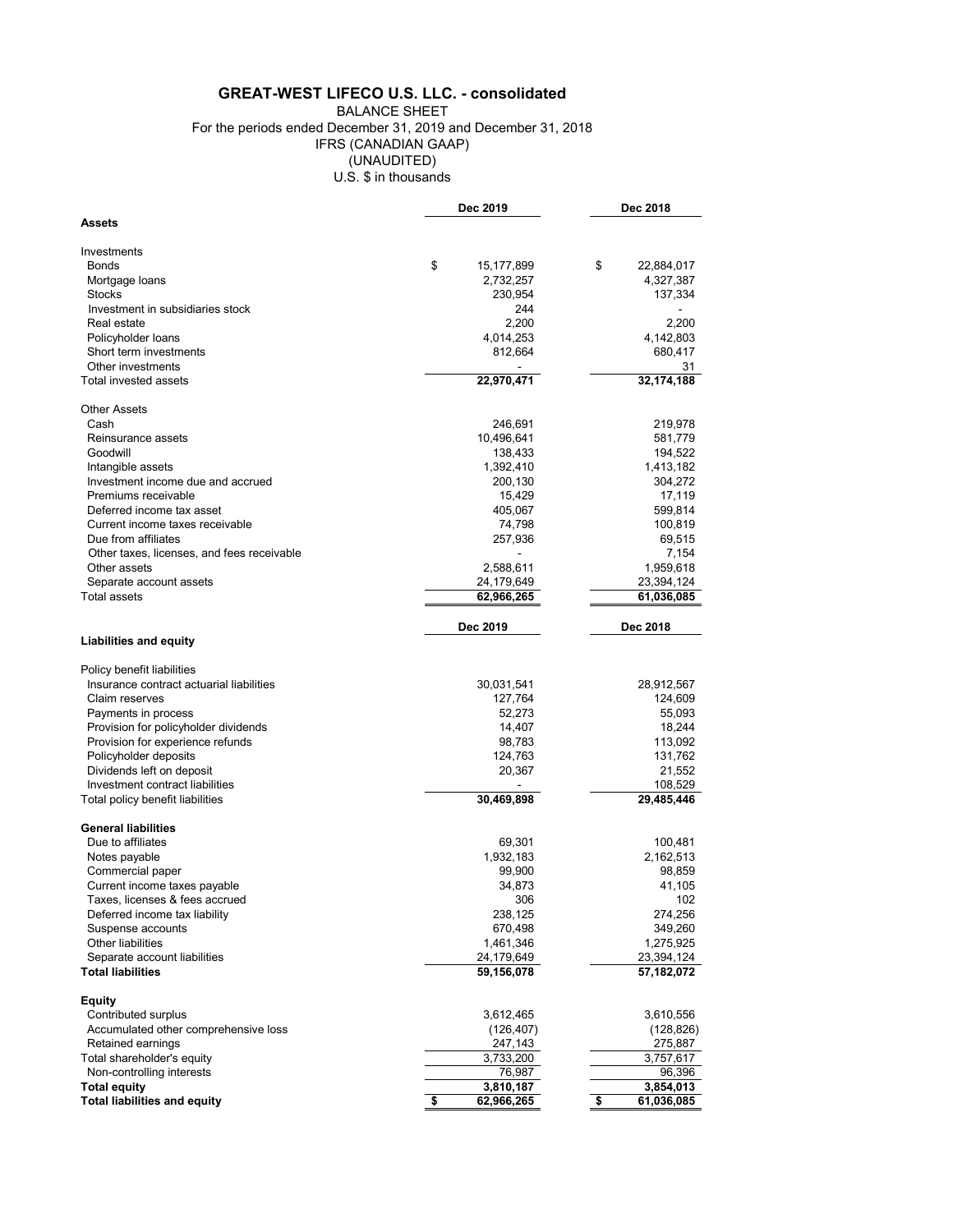### U.S. \$ in thousands STATEMENTS OF INCOME For the years ended December 31, 2019 and December 31, 2018 IFRS (CANADIAN GAAP) (UNAUDITED)

|                                              | <b>Dec 2019</b>   | <b>Dec 2018</b> |
|----------------------------------------------|-------------------|-----------------|
| <b>Revenues</b>                              |                   |                 |
| Premium revenue                              | \$<br>(7,647,171) | \$<br>2,822,870 |
| Fee income                                   | 2,830,416         | 2,017,197       |
| Regular net investment income                | 1,061,208         | 1,352,754       |
| Changes in fair value                        | 476,384           | (684, 321)      |
| <b>Total net investment income</b>           | 1,537,592         | 668,433         |
| Realized gains on investments                | 693,212           | (4,878)         |
| <b>Total revenues</b>                        | (2,585,952)       | 5,503,621       |
| <b>Benefits and expenses</b>                 |                   |                 |
| Death benefits                               | (250, 288)        | 319,107         |
| Accident, disability and health benefits     | 16,421            | 39,044          |
| <b>Annuity payments</b>                      | 83,339            | 157,104         |
| Maturity and surrender benefits              | 2,337,343         | 2,336,881       |
| Interest paid to policyholders               | 2,236             | 3,051           |
| Increase (decrease) in policy reserves       | (7,303,826)       | (44, 853)       |
| Policyholder dividends or refunds            | 75,655            | 146,821         |
| Total paid or credited to policyholders      | (5,039,120)       | 2,957,155       |
| Commissions                                  | 341,052           | 414,267         |
| Operating and administrative expenses        | 1,713,647         | 1,678,220       |
| Amortization of finite intangibles           | 64,254            | 69,507          |
| Premium and other taxes                      | 18,520            | 30,097          |
| Interest expense                             | 125,132           | 72,341          |
| <b>Restructuring charges</b>                 | 39,200            | 307             |
| <b>Total benefits and expenses</b>           | (2,737,315)       | 5,221,894       |
| Net operating income before taxes            | 151,363           | 281,727         |
| Income tax Benefit/Expense                   | 153,117           | 56,273          |
| Net income, before non-controlling interests | (1,753)           | 225,454         |
| Non-controlling interests                    | 2,508             | 259             |
| Net income/loss - shareholder's              | \$<br>(4, 261)    | \$<br>225,196   |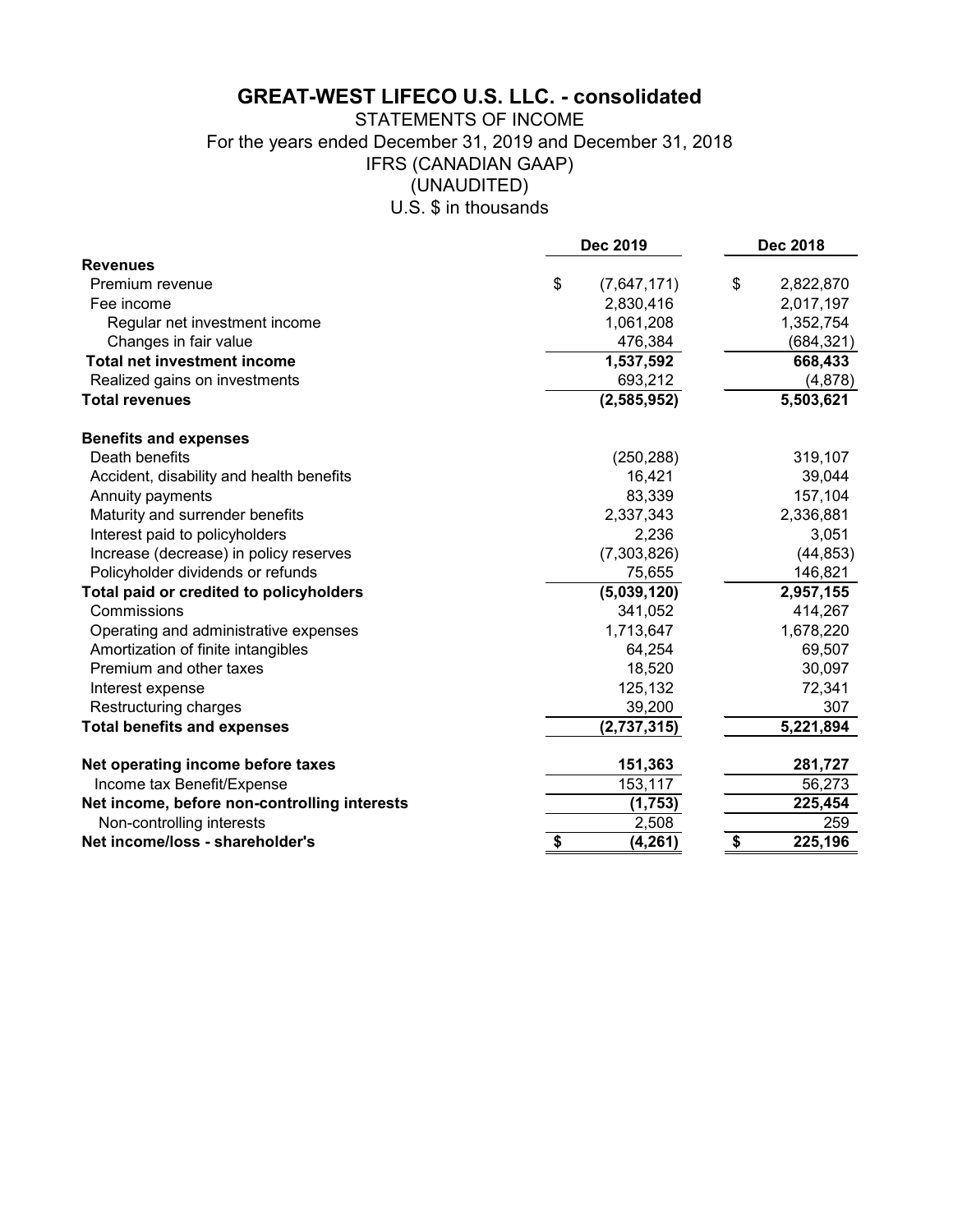I certify that the attached financial statements of Great-West Lifeco U.S. LLC, as of December 31, 2019, aretrue and correct as of their date, and there has been no material change in the financial statements to the date of this certification.

 $\overline{\phantom{a}}$ 

Name: Andra<sup>S</sup>. Bolotin Title: Executive Vice President and Chief Financial Officer Date: August **12**, 2021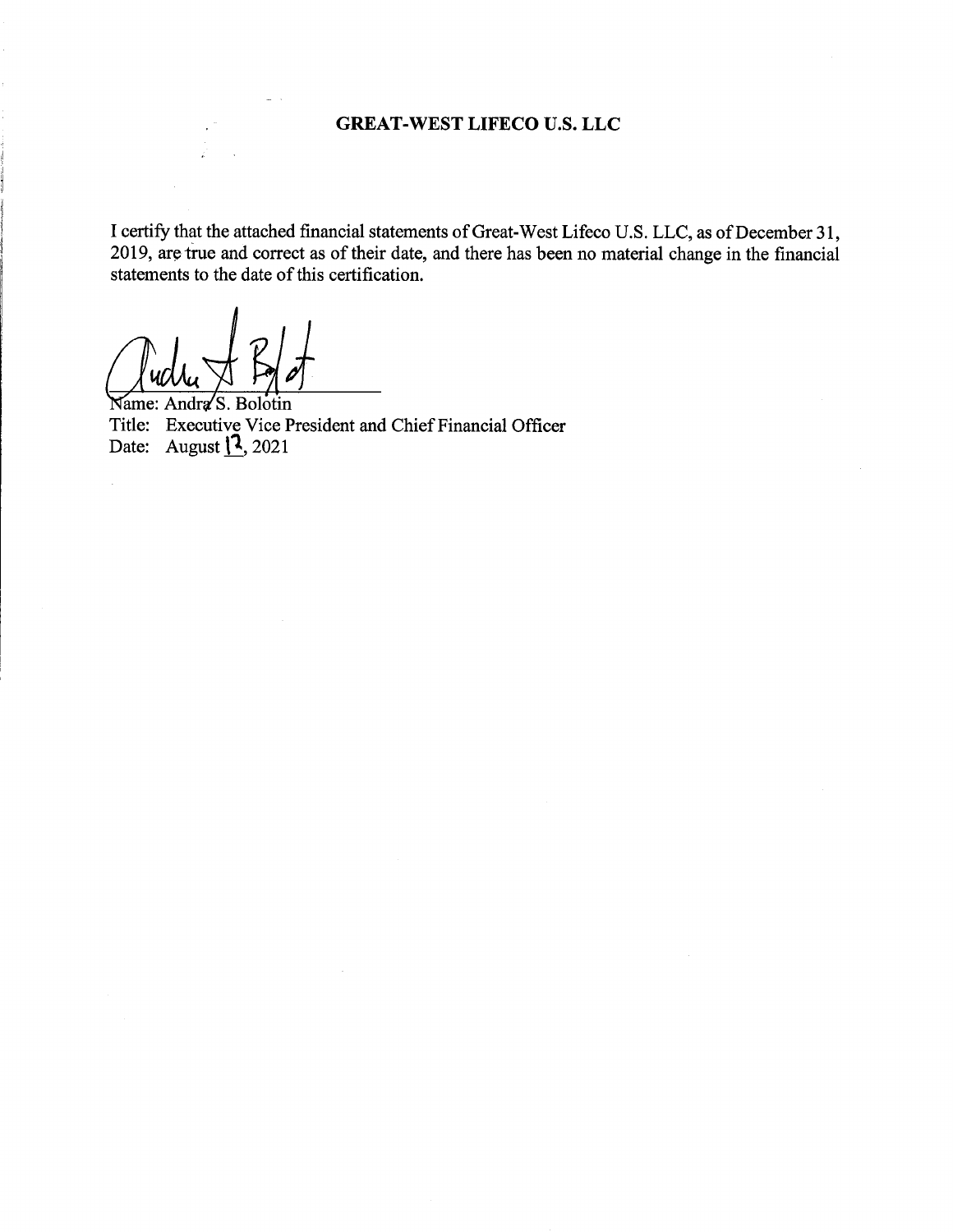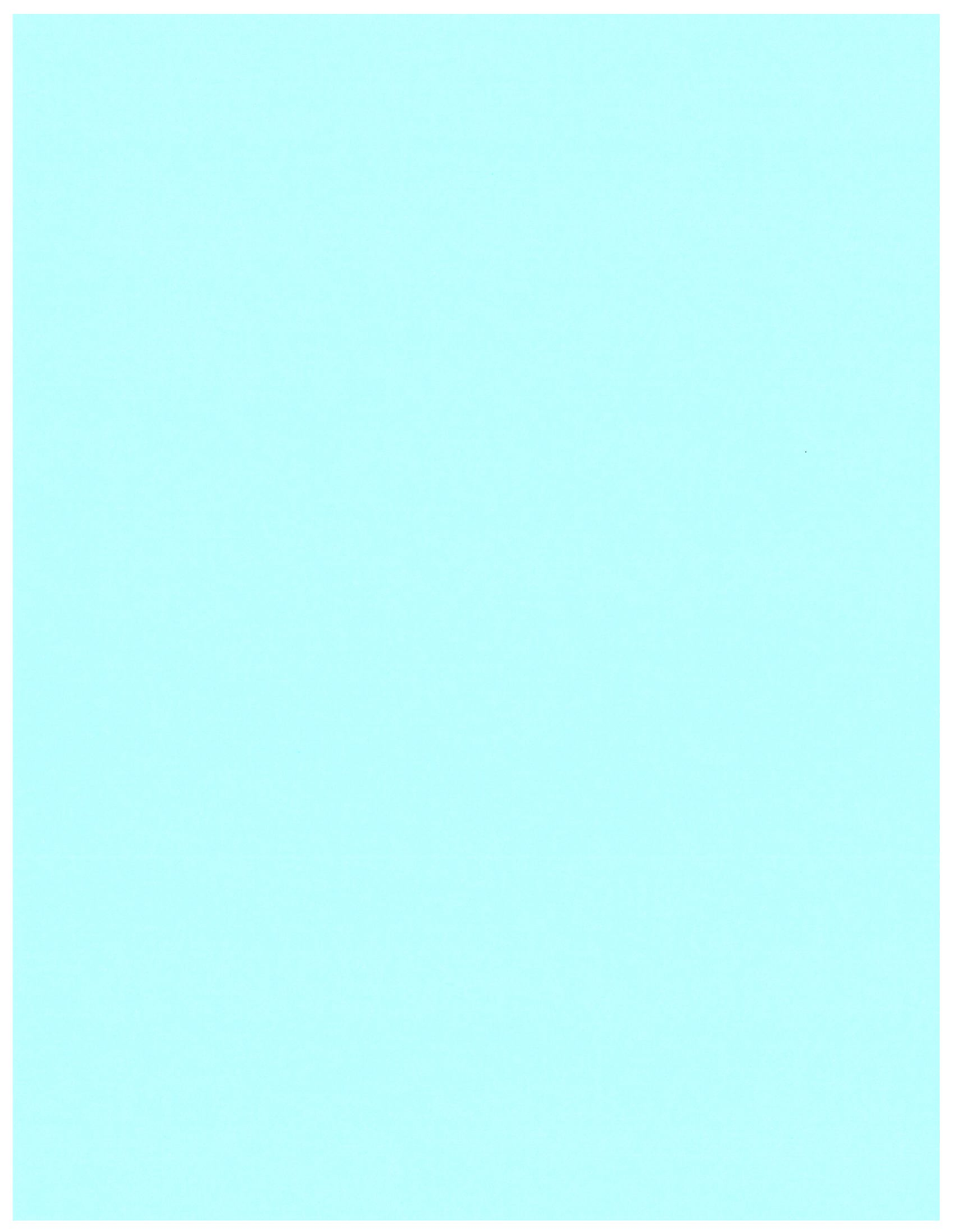|                                          | <b>Dec 2020</b>   | <b>Dec 2019</b>    |
|------------------------------------------|-------------------|--------------------|
| <b>Assets</b>                            |                   |                    |
| Investments                              |                   |                    |
| <b>Bonds</b>                             | \$<br>28,790,897  | \$<br>15, 177, 899 |
| Mortgage Ioans                           | 4,362,460         | 2,732,257          |
| <b>Stocks</b>                            | 352,448           | 230,954            |
| Investment in subsidiaries stock         | 1,344             | 244                |
| <b>Real estate</b>                       | 2,336             | 2,200              |
| Policyholder loans                       | 3,890,242         | 4,014,253          |
| Short term investments                   | 2,765,570         | 812,664            |
| Total invested assets                    | 40,165,297        | 22,970,471         |
| <b>Other Assets</b>                      |                   |                    |
| Cash                                     | 748,332           | 246,691            |
| Funds withheld by ceding insurer         | 7,817,120         |                    |
| Reinsurance assets                       | 11,332,543        | 10,496,641         |
| Goodwill                                 | 2,908,884         | 138,433            |
| Intangible assets                        | 1,602,240         | 1,392,410          |
| Investment income due and accrued        | 281,043           | 200,130            |
| Premiums receivable                      | 16,797            | 15,429             |
| Deferred income tax asset                | 609,904           | 405,067            |
| Current income taxes receivable          | 77,525            | 74,798             |
| Due from affiliates                      | 21,034            | 257,936            |
| Other assets                             | 2,444,031         | 2,588,611          |
| Separate account assets                  | 92,899,124        | 24,179,649         |
| Total assets                             | 160,923,873       | 62,966,265         |
|                                          | <b>Dec 2020</b>   | <b>Dec 2019</b>    |
| <b>Liabilities and equity</b>            |                   |                    |
| Policy benefit liabilities               |                   |                    |
| Insurance contract actuarial liabilities | 50,771,203        | 30,031,541         |
| Claim reserves                           | 128,055           | 127,764            |
| Payments in process                      | 114,638           | 52,273             |
| Provision for policyholder dividends     | 11,014            | 14,407             |
| Provision for experience refunds         | 72,529            | 98,783             |
| Policyholder deposits                    | 106,036           | 124,763            |
| Dividends left on deposit                | 19,464            | 20,367             |
| Investment contract liabilities          | 5,885,111         |                    |
| Total policy benefit liabilities         | 57,108,049        | 30,469,898         |
| <b>General liabilities</b>               |                   |                    |
| Due to affiliates                        | 78,794            | 69,301             |
| Notes payable                            | 4,029,408         | 1,932,183          |
| Subordinated capital income securities   | 500,000           |                    |
| Commercial paper                         | 98,983            | 99,900             |
| Current income taxes payable             | 35,495            | 34,873             |
| Taxes, licenses & fees accrued           | 2,654             | 306                |
| Deferred income tax liability            | 64,918            | 238,125            |
| Suspense accounts                        | 592,635           | 670,498            |
| <b>Other liabilities</b>                 | 1,423,427         | 1,461,346          |
| Separate account liabilities             | 92,899,124        | 24,179,649         |
| <b>Total liabilities</b>                 | 156,833,487       | 59,156,078         |
| <b>Equity</b>                            |                   |                    |
| <b>Contributed surplus</b>               | 3,566,548         | 3,612,465          |
| Accumulated other comprehensive loss     | (129, 317)        | (126, 407)         |
| Retained earnings                        | 570,538           | 247,143            |
| Total shareholder's equity               | 4,007,769         | 3,733,200          |
| Non-controlling interests                | 82,617            | 76,987             |
| <b>Total equity</b>                      | 4,090,386         | 3,810,187          |
| <b>Total liabilities and equity</b>      | 160,923,873<br>\$ | \$<br>62,966,265   |

### U.S. \$ in thousands BALANCE SHEET For the periods ended December 31, 2020 and December 31, 2019 IFRS (CANADIAN GAAP) (UNAUDITED)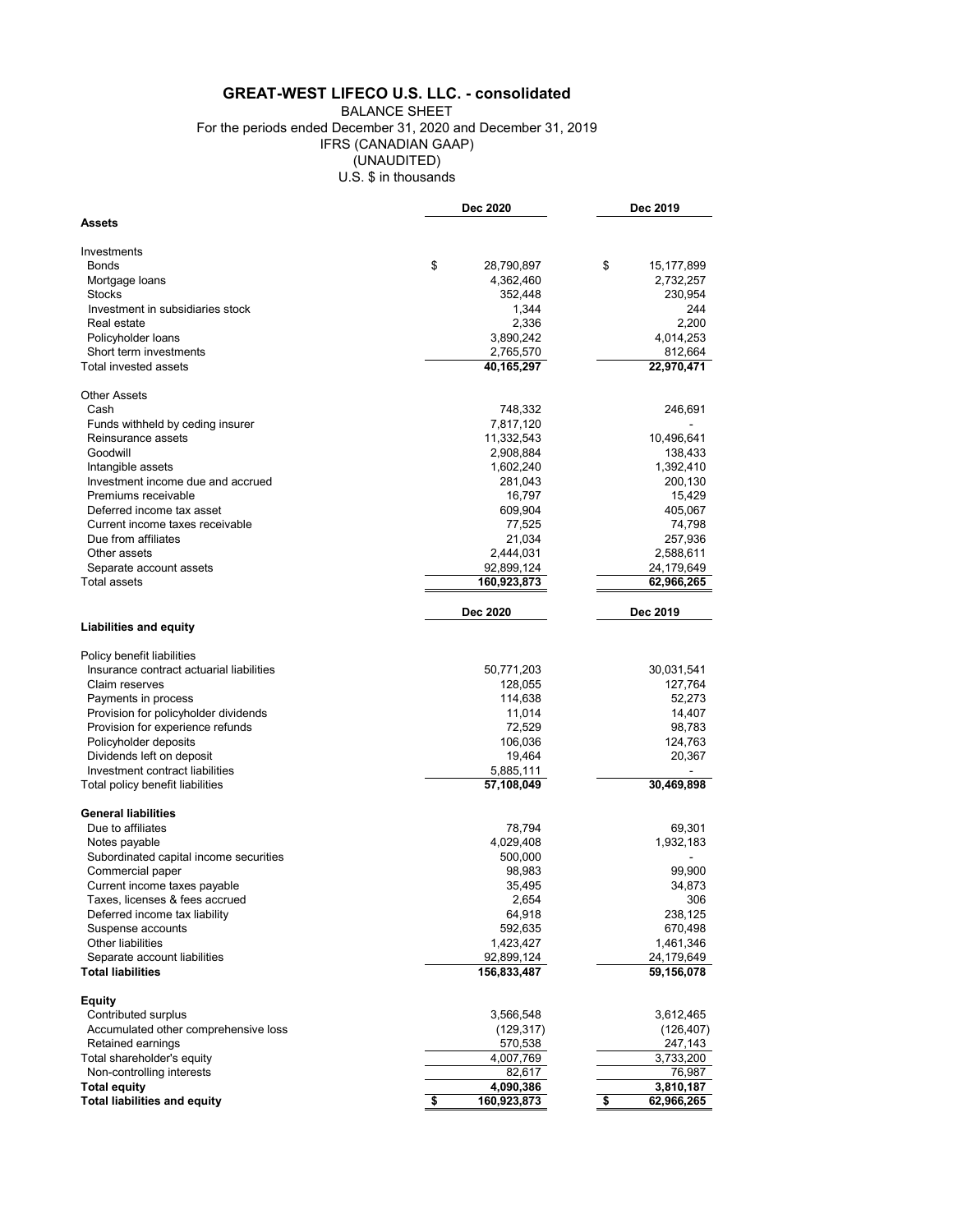### U.S. \$ in thousands STATEMENTS OF INCOME For the years ended December 31, 2020 and December 31, 2019 IFRS (CANADIAN GAAP) (UNAUDITED)

|                                              | <b>Dec 2020</b> | <b>Dec 2019</b>   |
|----------------------------------------------|-----------------|-------------------|
| <b>Revenues</b>                              |                 |                   |
| Premium revenue                              | \$<br>3,876,350 | \$<br>(7,647,171) |
| Fee income                                   | 2,077,652       | 2,830,416         |
| Regular net investment income                | 864,788         | 1,061,208         |
| Changes in fair value                        | 560,584         | 476,384           |
| <b>Total net investment income</b>           | 1,425,372       | 1,537,592         |
| Realized gains on investments                | 92,664          | 693,212           |
| <b>Total revenues</b>                        | 7,472,038       | (2,585,952)       |
| <b>Benefits and expenses</b>                 |                 |                   |
| Death benefits                               | (593, 193)      | (250, 288)        |
| Accident, disability and health benefits     | 116             | 16,421            |
| Annuity payments                             | 37,002          | 83,339            |
| Maturity and surrender benefits              | 3,055,500       | 2,337,343         |
| Interest paid to policyholders               | 7,899           | 2,236             |
| Increase (decrease) in policy reserves       | 2,439,008       | (7,303,826)       |
| Policyholder dividends or refunds            | 22,888          | 75,655            |
| Total paid or credited to policyholders      | 4,969,219       | (5,039,120)       |
| Commissions                                  | 295,124         | 341,052           |
| Operating and administrative expenses        | 1,841,298       | 1,713,647         |
| Amortization of finite intangibles           | 61,739          | 64,254            |
| Premium and other taxes                      | 11,787          | 18,520            |
| Interest expense                             | 98,824          | 125,132           |
| Restructuring charges                        | 32,116          | 39,200            |
| <b>Total benefits and expenses</b>           | 7,310,109       | (2,737,315)       |
| Net operating income before taxes            | 161,928         | 151,363           |
| Income tax Benefit/Expense                   | (104, 215)      | 153,117           |
| Net income, before non-controlling interests | 266,144         | (1,753)           |
| Non-controlling interests                    | 5,874           | 2,508             |
| Net income/loss - shareholder's              | \$<br>260,270   | \$<br>(4, 261)    |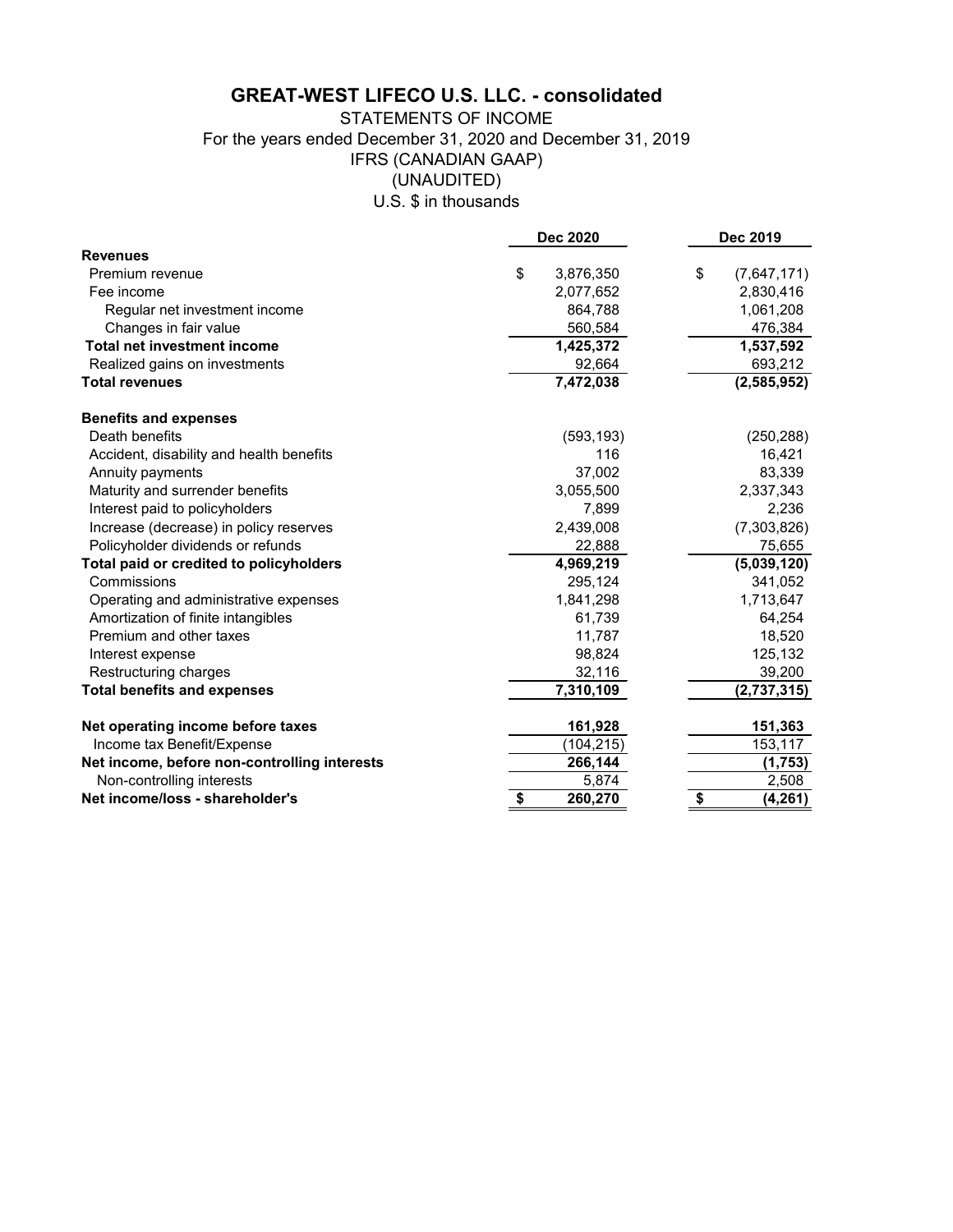I certify that the attached financial statements of Great-West Lifeco U.S. LLC, as of December 31, 2020, are true and correct as of their date, and there has been no material change in the financial statements to the date of this certification.

Name: Andra S. Bolotin Title: Executive Vice President and Chief Financial Officer Date: August  $Q$ , 2021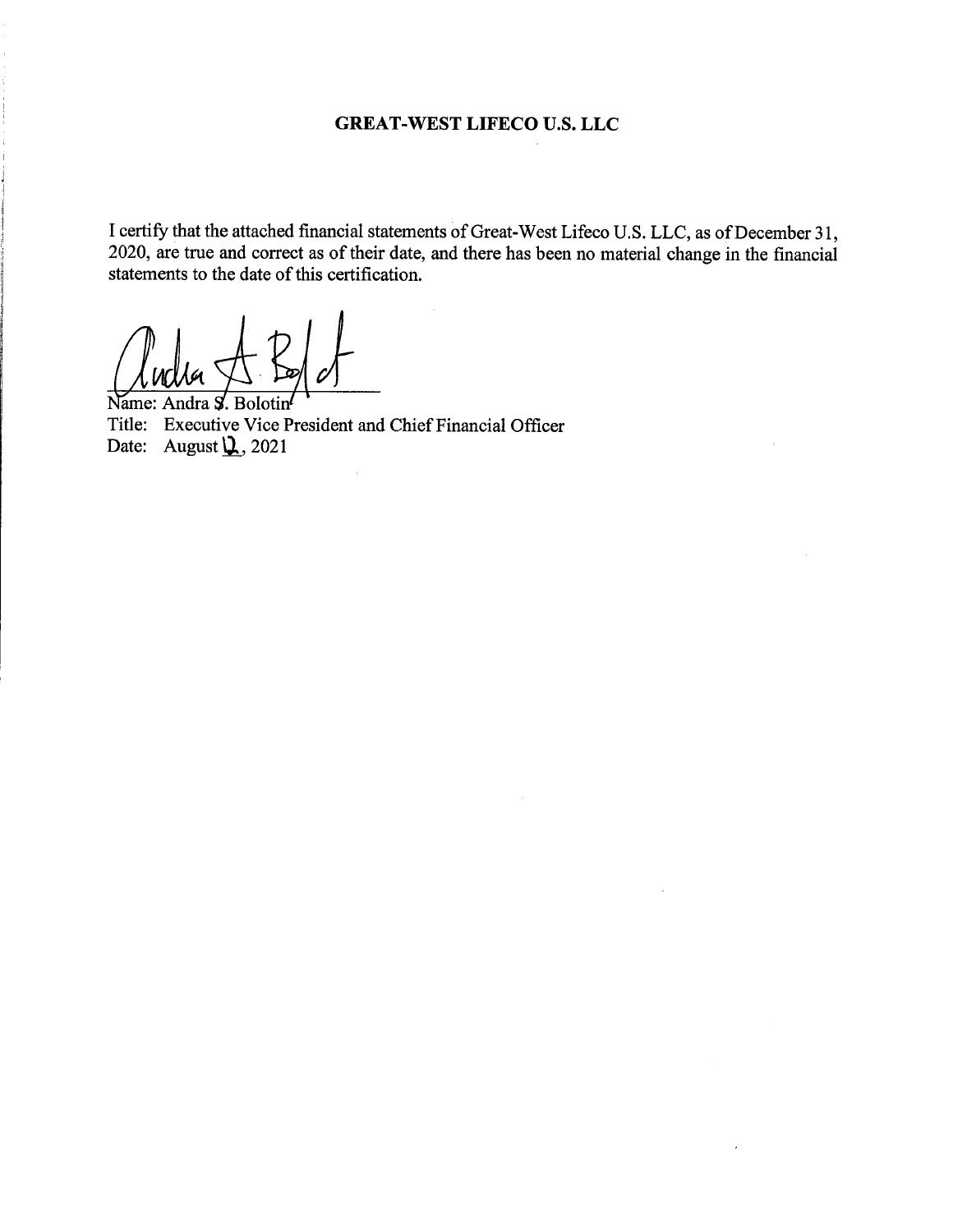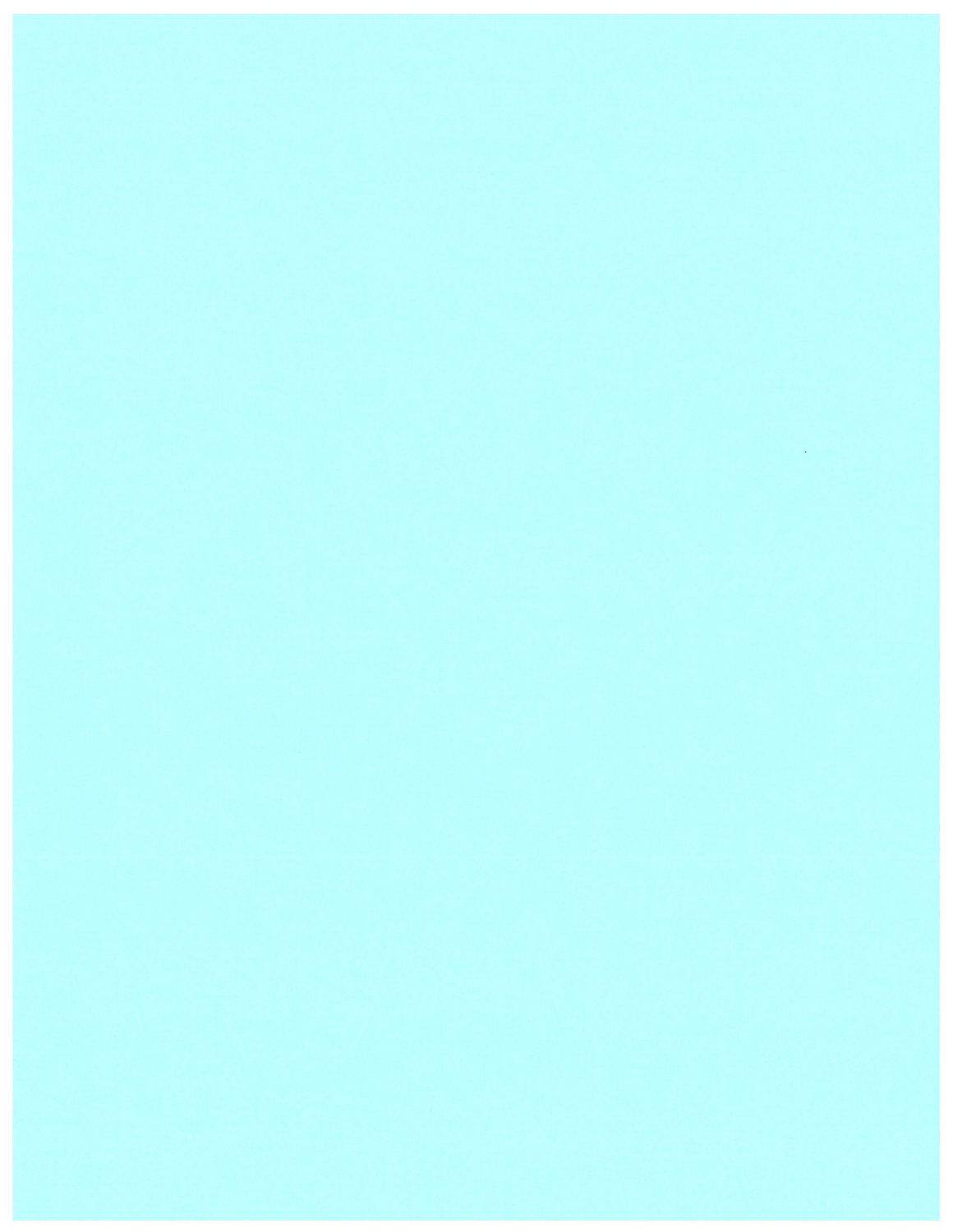|                                            | <b>Mar 2021</b>   | <b>Dec 2020</b>   |
|--------------------------------------------|-------------------|-------------------|
| <b>Assets</b>                              |                   |                   |
| Investments                                |                   |                   |
| <b>Bonds</b>                               | \$<br>29,482,379  | \$<br>28,790,897  |
| Mortgage loans                             | 4,198,974         | 4,362,460         |
| <b>Stocks</b>                              | 380,501           | 352,448           |
| Investment in subsidiaries stock           | 1,344             | 1,344             |
| Real estate                                | 2,394             | 2,336             |
| Policyholder loans                         | 3,952,293         | 3,890,242         |
| Short term investments                     | 1,005,480         | 2,765,570         |
| <b>Total invested assets</b>               | 39,023,365        | 40,165,297        |
| <b>Other Assets</b>                        |                   |                   |
| Cash                                       | 676,395           | 748,332           |
| Funds withheld by ceding insurer           | 7,705,675         | 7,817,120         |
| Reinsurance assets                         | 10,118,690        | 11,332,543        |
| Goodwill                                   | 2,895,311         | 2,908,884         |
| Intangible assets                          | 1,609,347         | 1,602,240         |
| Investment income due and accrued          | 325,207           | 281,043           |
| Premiums receivable                        | 22,908            | 16,797            |
| Deferred income tax asset                  | 573,589           | 609,904           |
| Current income taxes receivable            | 96,279            | 77,525            |
| Due from affiliates                        | 89,819            | 21,034            |
| Other taxes, licenses, and fees receivable | 240               |                   |
| Other assets                               | 3,083,054         | 2,444,031         |
| Separate account assets                    | 92,627,069        | 92,899,124        |
| Total assets                               | 158,846,946       | 160,923,873       |
|                                            | <b>Mar 2021</b>   | <b>Dec 2020</b>   |
| <b>Liabilities and equity</b>              |                   |                   |
| Policy benefit liabilities                 |                   |                   |
| Insurance contract actuarial liabilities   | 49, 150, 353      | 50,771,203        |
| Claim reserves                             | 136,704           | 128,055           |
| Payments in process                        | 80,534            | 114,638           |
| Provision for policyholder dividends       | 10,435            | 11,014            |
| Provision for experience refunds           | 6,504             | 72,529            |
| Policyholder deposits                      | 122,434           | 106,036           |
| Dividends left on deposit                  | 18,660            | 19,464            |
| Investment contract liabilities            | 5,743,442         | 5,885,111         |
| Total policy benefit liabilities           | 55,269,066        | 57,108,049        |
|                                            |                   |                   |
| <b>General liabilities</b>                 |                   |                   |
| Due to affiliates                          | 82,308            | 78,794            |
| Notes payable                              | 3,944,408         | 4,029,408         |
| Subordinated capital income securities     | 500,000           | 500,000           |
| Commercial paper                           | 98,985            | 98,983            |
| Current income taxes payable               | 35,546            | 35,495            |
| Taxes, licenses & fees accrued             | 70                | 2,654             |
| Deferred income tax liability              | 66,373            | 64,918            |
| Suspense accounts                          | 667,640           | 592,635           |
| <b>Other liabilities</b>                   | 1,391,422         | 1,423,427         |
| Separate account liabilities               | 92,627,069        | 92,899,124        |
| <b>Total liabilities</b>                   | 154,682,888       | 156,833,487       |
| <b>Equity</b>                              |                   |                   |
| Contributed surplus                        | 3,558,402         | 3,566,548         |
| Accumulated other comprehensive loss       | (97, 859)         | (129, 317)        |
| Retained earnings                          | 623,501           | 570,538           |
| Total shareholder's equity                 | 4,084,044         | 4,007,769         |
| Non-controlling interests                  | 80,014            | 82,617            |
| <b>Total equity</b>                        | 4,164,058         | 4,090,386         |
| <b>Total liabilities and equity</b>        | \$<br>158,846,946 | \$<br>160,923,873 |

BALANCE SHEET

U.S. \$ in thousands For the periods ended March 31, 2021 and December 31, 2020 IFRS (CANADIAN GAAP) (UNAUDITED)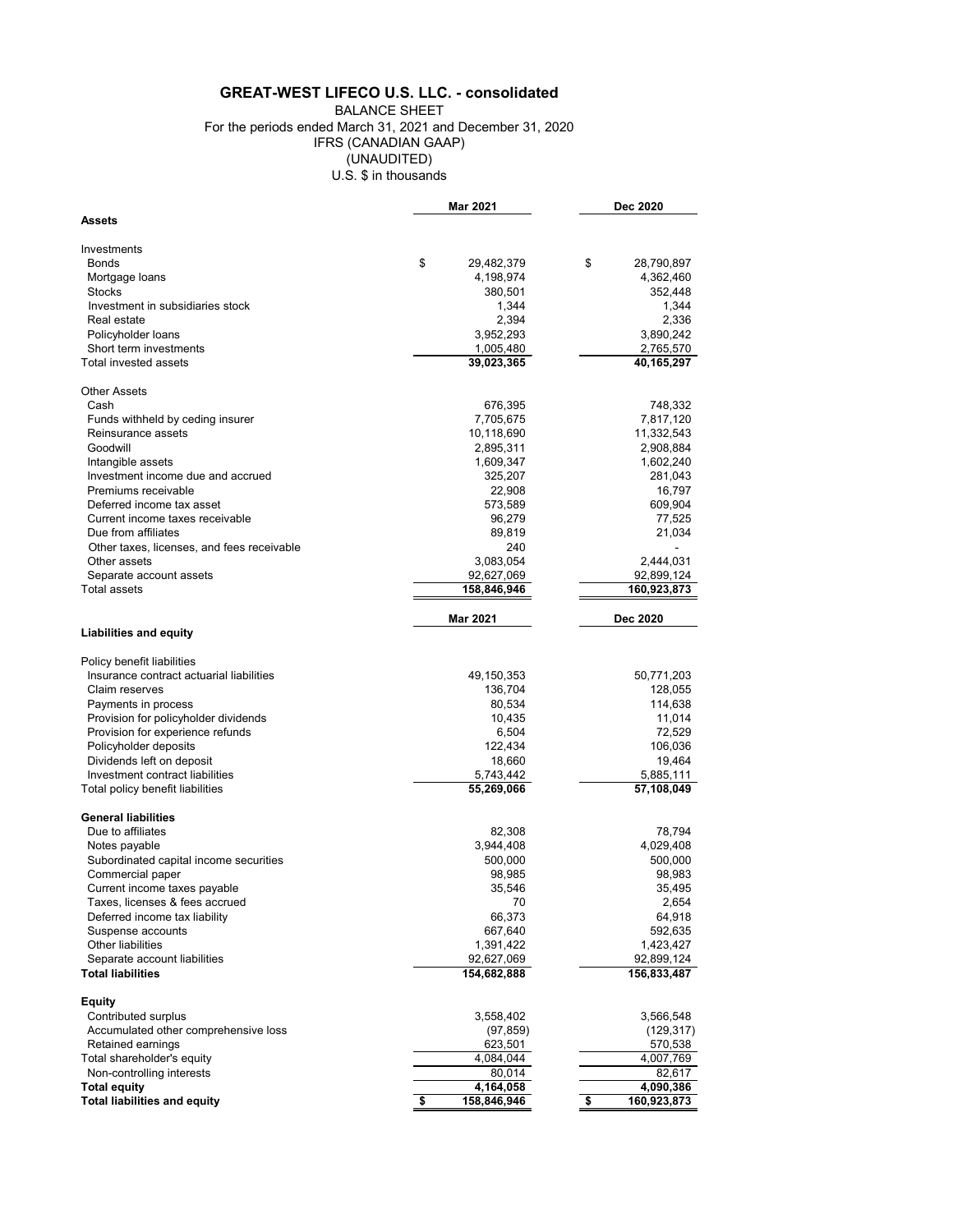### U.S. \$ in thousands STATEMENTS OF INCOME For the three months ended March 31, 2021 and March 31, 2020 IFRS (CANADIAN GAAP) (UNAUDITED)

|                                              | <b>Mar 2021</b>            | <b>Mar 2020</b>                         |
|----------------------------------------------|----------------------------|-----------------------------------------|
| <b>Revenues</b>                              |                            |                                         |
| Premium revenue                              | $\mathcal{S}$<br>1,899,926 | 1,427,051<br>$\boldsymbol{\mathcal{S}}$ |
| Fee income                                   | 731,527                    | 498,509                                 |
| Regular net investment income                | 356,715                    | 212,191                                 |
| Changes in fair value                        | (873, 162)                 | (231, 454)                              |
| <b>Total net investment income</b>           | (516, 447)                 | (19, 264)                               |
| Realized gains on investments                | (39, 415)                  | 26,954                                  |
| <b>Total revenues</b>                        | 2,075,591                  | 1,933,251                               |
| <b>Benefits and expenses</b>                 |                            |                                         |
| Death benefits                               | (118, 128)                 | (104, 706)                              |
| Accident, disability and health benefits     | 46                         | 56                                      |
| Annuity payments                             | 8,987                      | 9,477                                   |
| Maturity and surrender benefits              | 2,447,300                  | 942,187                                 |
| Interest paid to policyholders               | 29,949                     | 347                                     |
| Increase (decrease) in policy reserves       | (1, 155, 469)              | 535,847                                 |
| Policyholder dividends or refunds            | 6,178                      | 8,392                                   |
| Total paid or credited to policyholders      | 1,218,864                  | 1,391,599                               |
| Commissions                                  | 110,671                    | 78,178                                  |
| Operating and administrative expenses        | 587,874                    | 421,605                                 |
| Amortization of finite intangibles           | 33,951                     | 15,599                                  |
| Premium and other taxes                      | 2,583                      | 2,820                                   |
| Interest expense                             | 34,371                     | 21,632                                  |
| Restructuring charges                        | 12,289                     | 22                                      |
| <b>Total benefits and expenses</b>           | 2,000,602                  | 1,931,456                               |
| Net operating income before taxes            | 74,988                     | 1,796                                   |
| Income tax Benefit/Expense                   | 16,292                     | 2,960                                   |
| Net income, before non-controlling interests | 58,697                     | (1, 165)                                |
| Non-controlling interests                    | 6,357                      | (1, 445)                                |
| Net income/loss - shareholder's              | \$<br>52,340               | \$<br>280                               |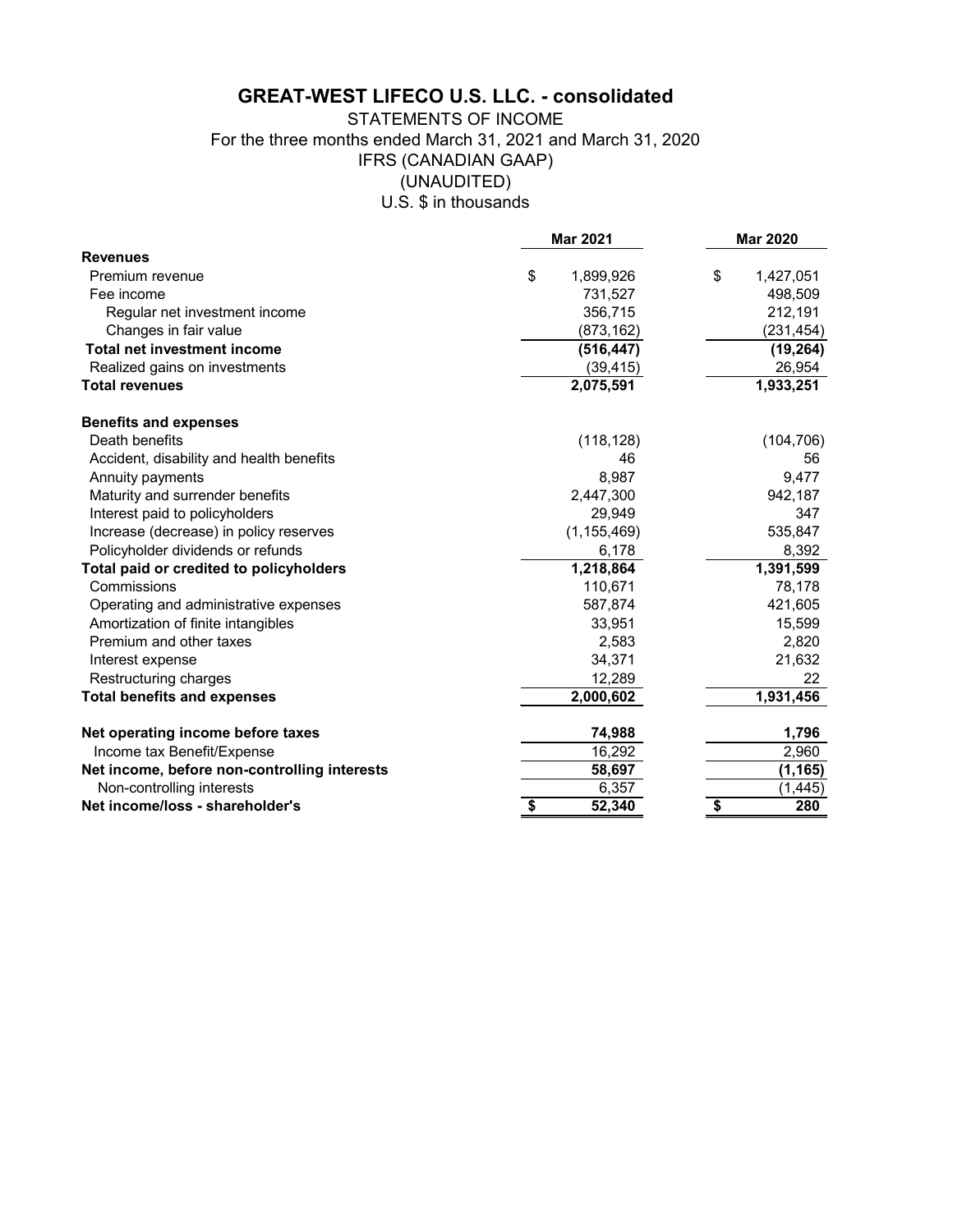I certify that the attached financial statements of Great-West Lifeco U.S. LLC, as of March 31, 2021, are true and correct as of their date, and there has been no material change in the financial statements to the date of this certification.

l'udia

Name: Andra S. Bolotin Title: Executive Vice President and Chief Financial Officer Date: August  $\sqrt{2}$ , 2021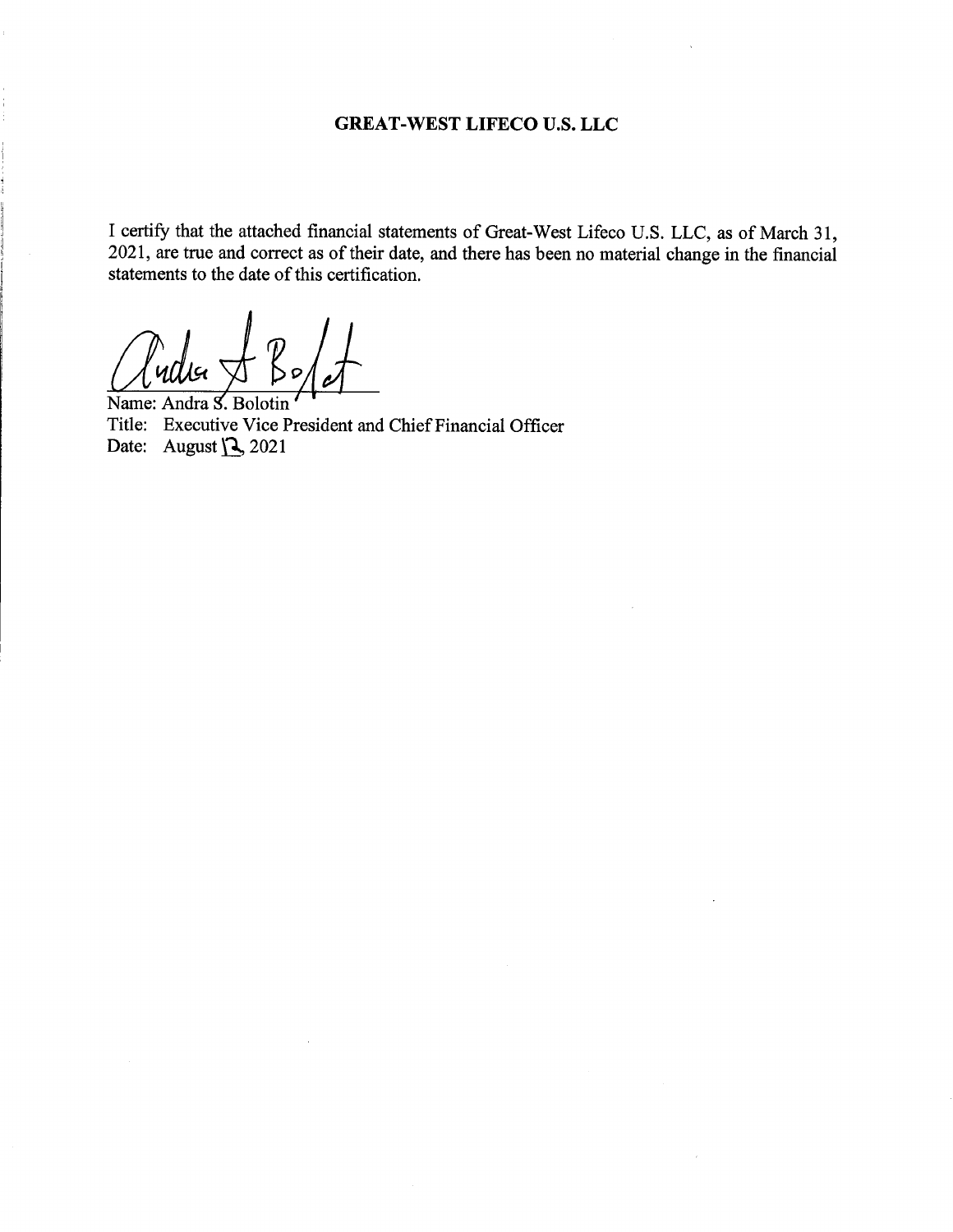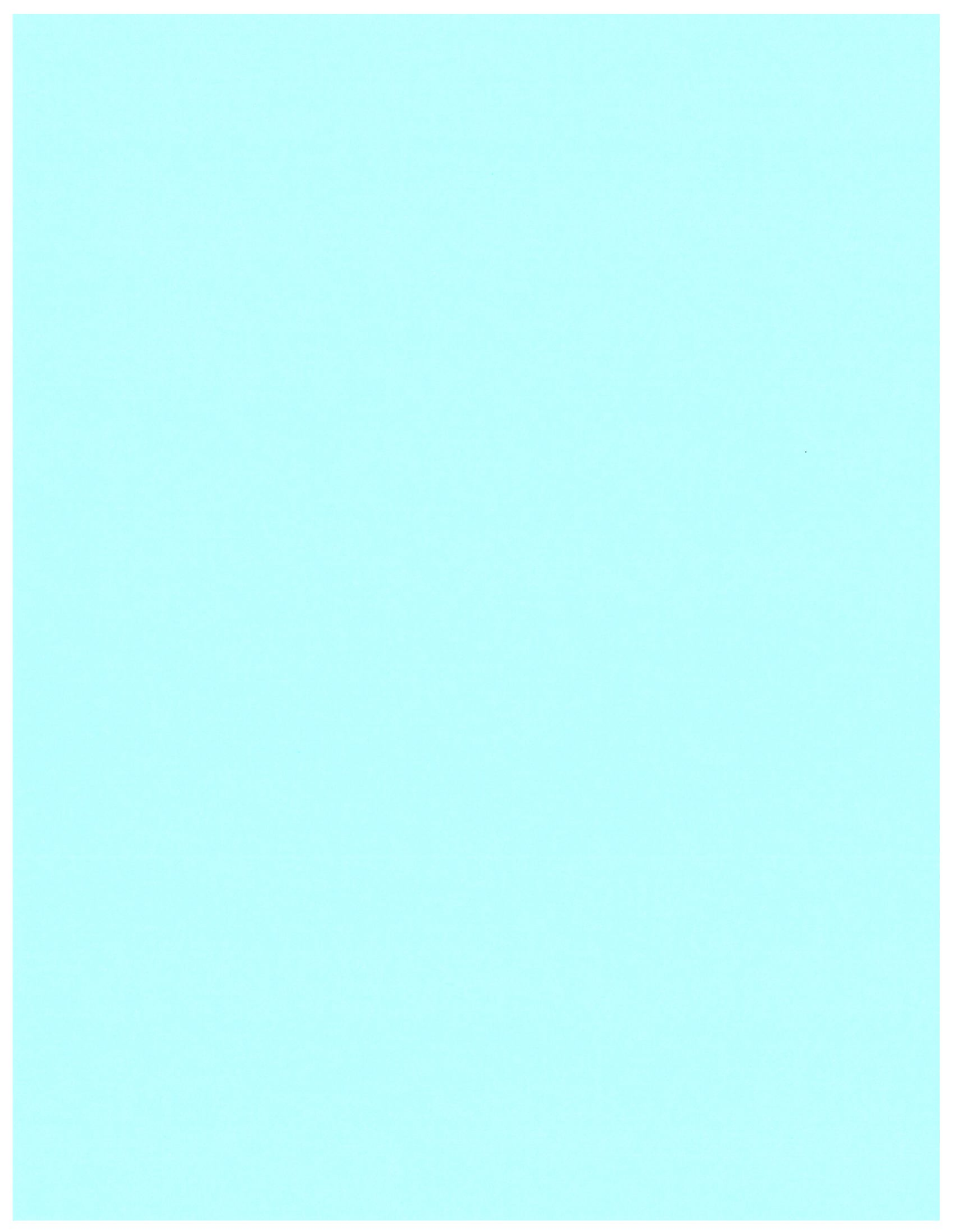| <b>Assets</b>                              | <b>Jun 2021</b>               | <b>Dec 2020</b>               |
|--------------------------------------------|-------------------------------|-------------------------------|
|                                            |                               |                               |
| Investments                                |                               |                               |
| <b>Bonds</b><br>Mortgage loans             | \$<br>28,898,213<br>4,328,087 | \$<br>28,790,897<br>4,362,460 |
| <b>Stocks</b>                              | 388,150                       | 352,448                       |
| Investment in subsidiaries stock           | 1,344                         | 1,344                         |
| <b>Real estate</b>                         | 2,394                         | 2,336                         |
| Policyholder loans                         | 3,846,812                     | 3,890,242                     |
| Short term investments                     | 1,183,437                     | 2,765,570                     |
| <b>Total invested assets</b>               | 38,648,436                    | 40,165,297                    |
| <b>Other Assets</b>                        |                               |                               |
| Cash                                       | 1,527,262                     | 748,332                       |
| Funds withheld by ceding insurer           | 7,782,863                     | 7,817,120                     |
| Reinsurance assets                         | 10,322,050                    | 11,332,543                    |
| Goodwill                                   | 1,910,311                     | 2,908,884                     |
| Intangible assets                          | 2,578,645                     | 1,602,240                     |
| Investment income due and accrued          | 263,782                       | 281,043                       |
| Premiums receivable                        | 13,969                        | 16,797                        |
| Deferred income tax asset                  | 530,775                       | 609,904                       |
| Current income taxes receivable            | 111,633                       | 77,525                        |
| Due from affiliates                        | 28,873                        | 21,034                        |
| Other taxes, licenses, and fees receivable | 3,490                         |                               |
| Other assets                               | 3,443,777                     | 2,444,031                     |
| Separate account assets                    | 94,664,524                    | 92,899,124                    |
| <b>Total assets</b>                        | 161,830,390                   | 160,923,873                   |
|                                            | <b>Jun 2021</b>               | <b>Dec 2020</b>               |
| <b>Liabilities and equity</b>              |                               |                               |
| Policy benefit liabilities                 |                               |                               |
| Insurance contract actuarial liabilities   | 49,323,941                    | 50,771,203                    |
| <b>Claim reserves</b>                      | 129,825                       | 128,055                       |
| Payments in process                        | 205,362                       | 114,638                       |
| Provision for policyholder dividends       | 10,508                        | 11,014                        |
| Provision for experience refunds           | 43,227                        | 72,529                        |
| Policyholder deposits                      | 123,245                       | 106,036                       |
| Dividends left on deposit                  | 18,537                        | 19,464                        |
| Investment contract liabilities            | 5,874,489                     | 5,885,111                     |
| Total policy benefit liabilities           | 55,729,135                    | 57,108,049                    |
| <b>General liabilities</b>                 |                               |                               |
| Due to affiliates                          | 115,311                       | 78,794                        |
| Notes payable                              | 3,879,408                     | 4,029,408                     |
| Subordinated capital income securities     | 500,000                       | 500,000                       |
| Commercial paper                           | 98,988                        | 98,983                        |
| Current income taxes payable               | 34,695                        | 35,495                        |
| Taxes, licenses & fees accrued             | 107                           | 2,654                         |
| Deferred income tax liability              | 66,010                        | 64,918                        |
| Suspense accounts                          | 834,354                       | 592,635                       |
| <b>Other liabilities</b>                   | 1,613,414                     | 1,423,427                     |
| Separate account liabilities               | 94,664,524                    | 92,899,124                    |
| <b>Total liabilities</b>                   | 157,535,945                   | 156,833,487                   |
| <b>Equity</b>                              |                               |                               |
| Contributed surplus                        | 3,565,049                     | 3,566,548                     |
| Accumulated other comprehensive loss       | (95, 439)                     | (129, 317)                    |
| Retained earnings                          | 725,593                       | 570,538                       |
| Total shareholder's equity                 | 4,195,202                     | 4,007,769                     |
| Non-controlling interests                  | 99,243                        | 82,617                        |
| <b>Total equity</b>                        | 4,294,445                     | 4,090,386                     |
| <b>Total liabilities and equity</b>        | 161,830,390<br>\$             | 160,923,873<br>\$             |

U.S. \$ in thousands

### **GREAT-WEST LIFECO U.S. LLC. - consolidated**

BALANCE SHEET For the periods ended June 30, 2021 and December 31, 2020 IFRS (CANADIAN GAAP)

(UNAUDITED)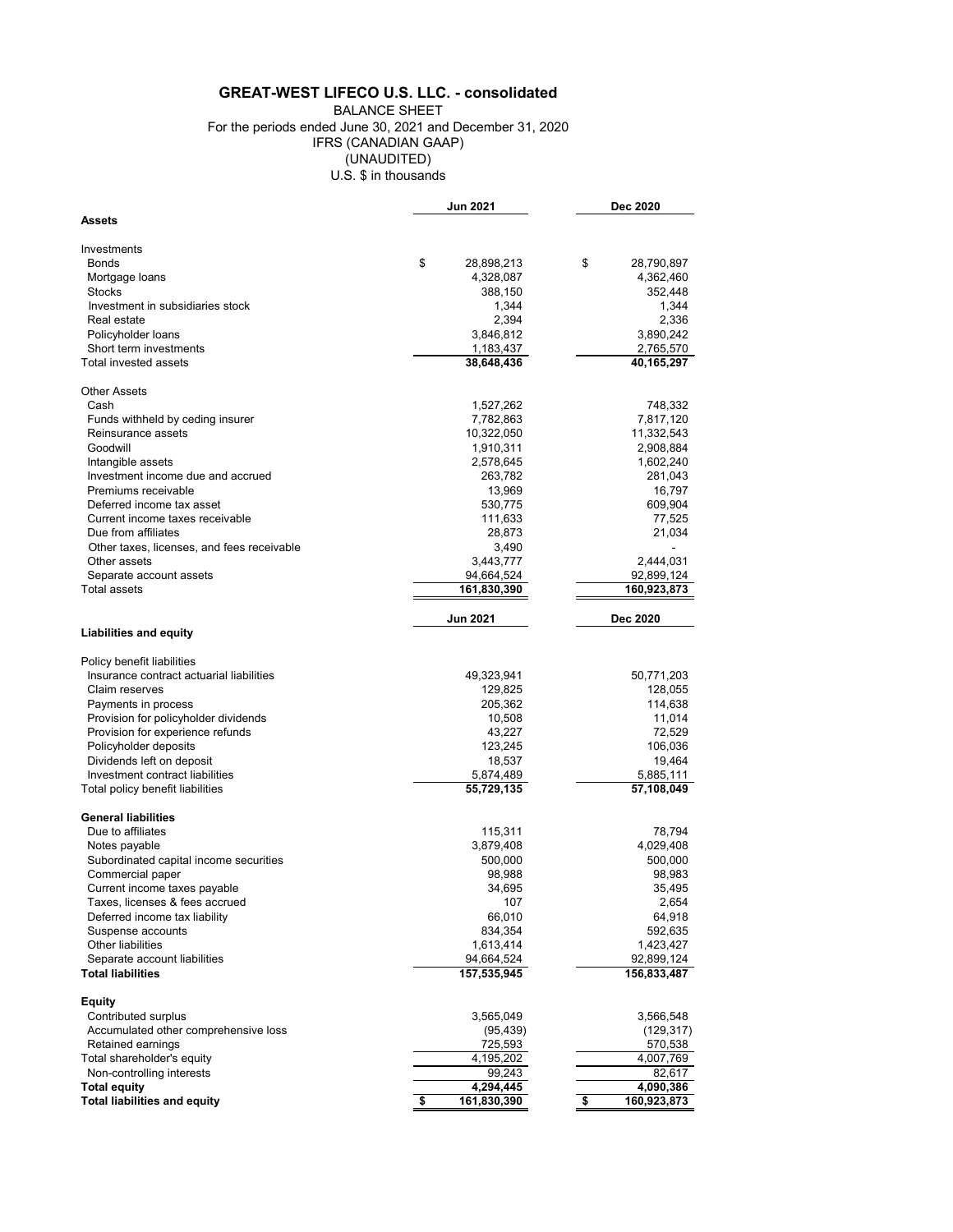### U.S. \$ in thousands STATEMENTS OF INCOME For the six months ended June 30, 2021 and June 30, 2020 IFRS (CANADIAN GAAP) (UNAUDITED)

|                                              | <b>Jun 2021</b>          | <b>Jun 2020</b>             |
|----------------------------------------------|--------------------------|-----------------------------|
| <b>Revenues</b>                              |                          |                             |
| Premium revenue                              | 886,304<br>$\mathcal{S}$ | $\mathfrak{S}$<br>1,973,737 |
| Fee income                                   | 1,514,162                | 969,809                     |
| Regular net investment income                | 723,249                  | 434,923                     |
| Changes in fair value                        | (221, 600)               | 384,258                     |
| <b>Total net investment income</b>           | 501,649                  | 819,180                     |
| Realized gains on investments                | (31, 170)                | 43,039                      |
| <b>Total revenues</b>                        | 2,870,945                | 3,805,765                   |
| <b>Benefits and expenses</b>                 |                          |                             |
| Death benefits                               | (917, 756)               | (454, 558)                  |
| Accident, disability and health benefits     | 135                      | 68                          |
| Annuity payments                             | 17,789                   | 18,764                      |
| Maturity and surrender benefits              | 2,903,503                | 1,694,789                   |
| Interest paid to policyholders               | 59,242                   | 692                         |
| Increase (decrease) in policy reserves       | (1,000,735)              | 1,393,852                   |
| Policyholder dividends or refunds            | 9,941                    | 13,327                      |
| Total paid or credited to policyholders      | 1,072,121                | 2,666,934                   |
| Commissions                                  | 222,654                  | 146,652                     |
| Operating and administrative expenses        | 1,188,457                | 828,243                     |
| Amortization of finite intangibles           | 67,926                   | 31,090                      |
| Premium and other taxes                      | 5,139                    | 6,274                       |
| Interest expense                             | 68,631                   | 42,657                      |
| Restructuring charges                        | 29,396                   | 44                          |
| <b>Total benefits and expenses</b>           | 2,654,324                | 3,721,894                   |
| Net operating income before taxes            | 216,621                  | 83,871                      |
| Income tax Benefit/Expense                   | 53,263                   | 18,955                      |
| Net income, before non-controlling interests | 163,358                  | 64,916                      |
| Non-controlling interests                    | 3,167                    | 9,255                       |
| Net income/loss - shareholder's              | \$<br>160,191            | \$<br>55,661                |